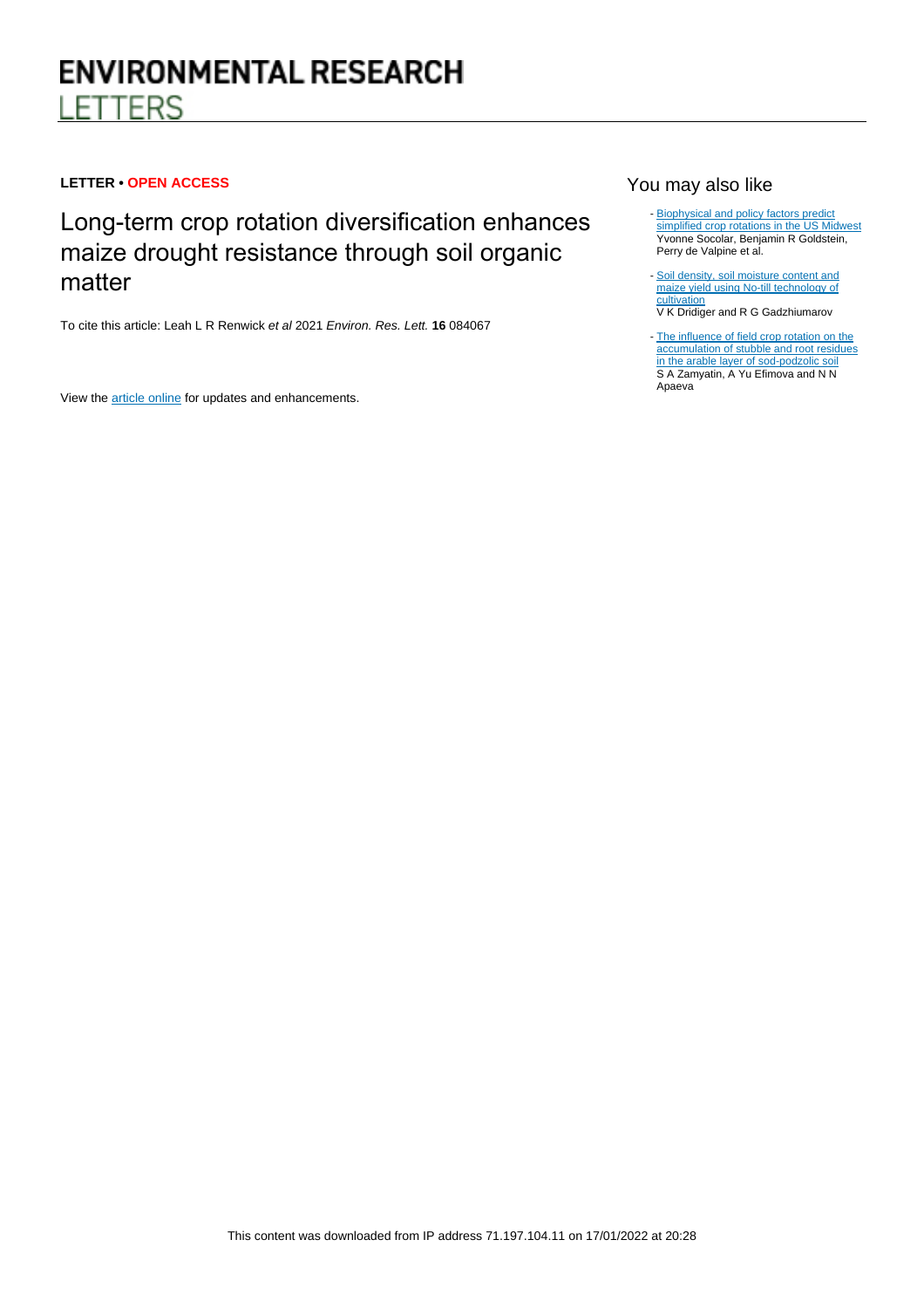# **ENVIRONMENTAL RESEARCH LETTERS**

# CrossMark

**OPEN ACCESS**

**RECEIVED** 13 April 2021

**REVISED** 18 June 2021

**ACCEPTED FOR PUBLICATION** 14 July 2021

**PUBLISHED** 10 August 2021

Original content from this work may be used under the terms of the [Creative Commons](https://creativecommons.org/licenses/by/4.0/) [Attribution 4.0 licence](https://creativecommons.org/licenses/by/4.0/).

Any further distribution of this work must maintain attribution to the author(s) and the title of the work, journal citation and DOI.



# Long-term crop rotation diversification enhances maize drought resistance through soil organic matter

**Leah L R Renwick**[1](#page-1-0)[,2](#page-1-1)**, William Deen**[3](#page-1-2) **, Lucas Silva**[4](#page-1-3)**, Matthew E Gilbert**[1](#page-1-0) **, Toby Maxwell**[5](#page-1-4)**,** Timothy M Bowles<sup>[6](#page-1-5)</sup> and Amélie C M Gaudin<sup>[1,](#page-1-0)</sup>\* <sup>●</sup>

- <sup>1</sup> Department of Plant Sciences, University of California, Davis, Davis, CA, United States of America
- <span id="page-1-0"></span><sup>2</sup> Departamento de Ingeniería y Suelos, Facultad de Ciencias Agronómicas, Universidad de Chile, La Pintana, Santiago, Chile $\frac{3}{2}$  Department of Plant Agriculture, University of Carlyh, Carlyh, Chile, Carlyh, Chile, La
- <span id="page-1-1"></span><sup>3</sup> Department of Plant Agriculture, University of Guelph, Guelph, ON, Canada
- <span id="page-1-3"></span><span id="page-1-2"></span>4 Environmental Studies Program, Department of Geography, Institute of Ecology and Evolution, University of Oregon, Eugene, OR, United States of America
- <sup>5</sup> Department of Biological Sciences, Boise State University, Boise, ID, United States of America
- <span id="page-1-5"></span><span id="page-1-4"></span><sup>6</sup> Department of Environmental Science, Policy, & Management, University of California, Berkeley, Berkeley, CA, United States of America
- <span id="page-1-6"></span>*∗* Author to whom any correspondence should be addressed.

**E-mail: [agaudin@ucdavis.edu](mailto:agaudin@ucdavis.edu)**

**Keywords:** agroecology, crop diversity, cover crop, no-till, drought, resilience, risk management Supplementary material for this article is available [online](http://doi.org/10.1088/1748-9326/ac1468)

# **Abstract**

**LETTER**

Climate change adaptation requires building agricultural system resilience to warmer, drier climates. Increasing temporal plant diversity through crop rotation diversification increases yields of some crops under drought, but its potential to enhance crop drought resistance and the underlying mechanisms remain unclear. We conducted a drought manipulation experiment using rainout shelters embedded within a 36-year crop rotation diversity and no-till experiment in a temperate climate and measured a suite of soil and crop developmental and eco-physiological traits in the field and laboratory. We show that diversifying maize-soybean rotations with small grain cereals and cover crops mitigated maize water stress at the leaf and canopy scales and reduced yield losses to drought by  $17.1 \pm 6.1\%$ , while no-till did not affect maize drought resistance. Path analysis showed a strong correlation between soil organic matter and lower maize water stress despite no significant differences in soil organic matter between rotations or tillage treatments. This positive relationship between soil organic matter and maize water status was not mediated by higher soil water retention or infiltration as often hypothesized, nor differential depth of root water uptake as measured with stable isotopes, suggesting that other mechanisms are at play. Crop rotation diversification is an underappreciated drought management tool to adapt crop production to climate change through managing for soil organic matter.

# **1. Introduction**

Climate change will magnify the already persistent global challenge of crop yield loss to drought [[1,](#page-10-0) [2](#page-10-1)]. Yield sensitivity and cereal production losses to drought have increased in recent decades, including for major global crops such as maize[[3,](#page-10-2) [4\]](#page-10-3). Crop diversity has concurrently declined with trends toward simplification, specialization, and homogenization at both the farm and landscape scales[[5\]](#page-10-4) and such specialization has driven increasing sensitivity of agriculture to climate change in the U.S. Midwest [\[6\]](#page-10-5).

Crop diversification and reduction in soil disturbance (tillage) could provide new opportunities to harness agroecosystem processes for resilient crop production[[7\]](#page-10-6). Crop diversity lowers risk through the widely studied portfolio effect whereby different crops respond differentially to stress[[8\]](#page-10-7), but also possibly through emergent ecosystem properties like improved functioning and resilience, i.e. greater longterm stability due to higher resistance to abiotic or biotic stress and/or faster recovery[[9\]](#page-10-8). Conservation agriculture approaches combining crop rotation, no-till, and crop residue retention increase rainfed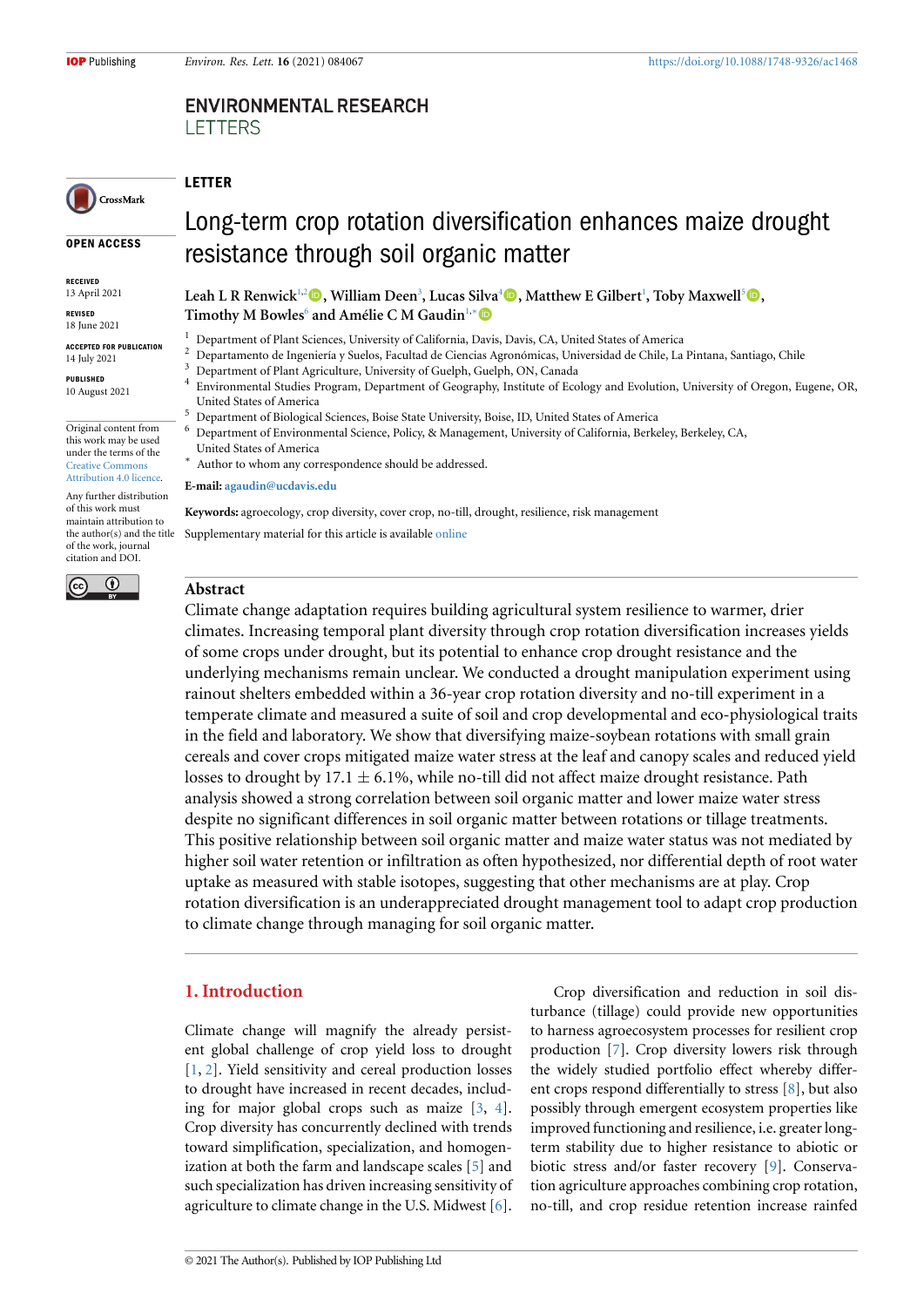crop yield in dry climates[[10\]](#page-10-9), implying potential to also protect crop yield from dry conditions in temperate climates. Long-term experimental sites including where this experiment took place show that diversification of temperate maize-based crop rotations increases yield, improves yield stability, and helps mitigate effects of weather variability on maize yield, particularly in hot and dry years and in no-till systems [\[11,](#page-10-10) [12](#page-10-11)]. However, the soil-plant mechanisms underlying greater crop drought resistance through adoption of these ecological intensification strategies have not been experimentally tested.

While improving drought resistance of agricultural systems has mostly focused on plant-centric strategies such as physiological differences between crop species or genotypes[[13,](#page-10-12) [14\]](#page-10-13), cropping system strategies considering the long-term impacts of agricultural management on soil properties and interactions with severity of plant water stress under drought have received little attention. Crop rotation diversification can impact multiple soil biological and physicochemical properties associated with building soil organic matter [\[15](#page-10-14)] and improving soil structure, water infiltration [\[16](#page-10-15)] and retention[[17](#page-10-16), [18](#page-10-17)] with potential benefits for yield stability[[19](#page-10-18), [20\]](#page-10-19). Improved soil structure can also affect root development and distribution by depth [\[21–](#page-10-20)[24](#page-10-21)], which could facilitate root foraging and proliferation for water acquisition [\[25\]](#page-10-22).

We empirically tested how crop rotation diversification increases maize drought resistance and potential underlying mechanisms. We imposed a seasonal drought along with ambient and supplemented rainfall controls in maize grown in plots with 36-year management legacies of crop rotation diversification and disturbance previously show in longterm data to span the range of maize yield in hot and dry years [\[11\]](#page-10-10) in a major high-yielding maizeproducing region. We measured a suite of soil and crop developmental and eco-physiological traits in the field and laboratory to test if maize plants are less water stressed under drought in diversified rotations and whether this relationship is mediated by shifts in soil organic matter and hydraulic properties as widely assumed[[19](#page-10-18), [20,](#page-10-19) [26\]](#page-10-23) and/or by improved root development facilitating deeper or shallower plant water uptake [\[25\]](#page-10-22).

# <span id="page-2-0"></span>**2. Methods**

#### **2.1. Long-term crop rotation and tillage trial**

The drought experiment was conducted at a longterm crop rotation and tillage trial established in 1980 at the University of Guelph Elora Research Station, Ontario, Canada (43*◦* 38*′* 27*′′* N, 80*◦* 28*′* 27*′′* W) [[27](#page-10-24)]. The soil is a Woolwich silt loam, weakly to moderately calcareous Typic Hapludalf, and grey-brown Luvisol with approximately 4% organic matter and a 2% slope [\[27](#page-10-24)]. The site has a humid continental climate with 946 mm of precipitation annually and 88 mm monthly during the May–October growing season [\[28\]](#page-10-25). Average daily temperature ranges from 2 *◦*C to 20 *◦*C during the growing season, with cool springs and warm to hot summers[[11\]](#page-10-10).

The long-term trial is arranged as a randomized split-plot design with four replications and rotation as the main plot and tillage as the split plot  $(16.8 \times 6.1 \text{ m})$  [\[11,](#page-10-10) [27,](#page-10-24) [29](#page-10-26)]. The drought experiment was conducted in first-year maize in three 4 year rotations along a rotation diversity gradient previously found to span the range of maize yield in hot and dry years [\[11\]](#page-10-10): maize-maize-soy-soy (MMSS), maize-maize-soy-wheat (MMSW), and maize-maizeoat/red clover-barley/red clover (MMOrcBrc). Maize, soy, wheat, oat, and barley were managed as cash crops and red clover was managed as a cover crop that was drill-seeded with oat or barley and grown in relay cropping after small grain harvest. Each rotation main plot was split into two randomly assigned levels of tillage: conventional tillage and no tillage. Conventional tillage consisted of moldboard plowing in the fall and secondary spring cultivation prior to crop seeding. Prior to initiation of no-till in 2002, notill plots received reduced tillage (1980–2001) which comprised fall chisel plowing in most crops and the same secondary spring cultivation as in conventional tillage [\[11,](#page-10-10) [27,](#page-10-24) [29](#page-10-26)]. Fertility, pests, and weeds were managed conventionally to be non-limiting to crop yields in all phases of the rotation cycle as described previously for this long-term trial[[30](#page-10-27), [31\]](#page-11-0). During the drought experiment we report here all maize plots were fertilized with 11 kg N ha*−*<sup>1</sup> , 45 kg P ha*−*<sup>1</sup> , and 35 kg K ha*−*<sup>1</sup> as 6–24-6 and 5–20-20 as a starter and 150 kg N ha*−*<sup>1</sup> as UAN as a sidedress based on pre-sidedress soil nitrate testing. Crop cultivars for each crop changed over time to reflect increases in yield potential and typical practices of the region, with maize DKC 39–97 seeded 12 May 2016 at a rate of 78 000 seeds ha*−*<sup>1</sup> and a row distance of 76.2 cm (30 inches) in this study period.

#### **2.2. Manipulative drought experiment**

In 2016, 36 years after long-term trial establishment, we modified the experimental design to a split-splitplot to accommodate a manipulative water experiment with three replications of each rotation-tillagewater treatment combination. Each rotation-tillage combination was split and semi-randomly assigned one of three levels of water inputs: drought, ambient rainfall, or ambient rainfall plus supplemental irrigation (supplementary information).

A seasonal drought was imposed in the field using below-canopy rainout shelters inserted between maize rows and elevated 30–40 cm above the soil surface on wooden stakes (figure S1 (available online at [stacks.iop.org/ERL/16/084067/mmedia](https://stacks.iop.org/ERL/16/084067/mmedia)), supplementary information). All measurements were conducted in 4.8 m of the center row of the three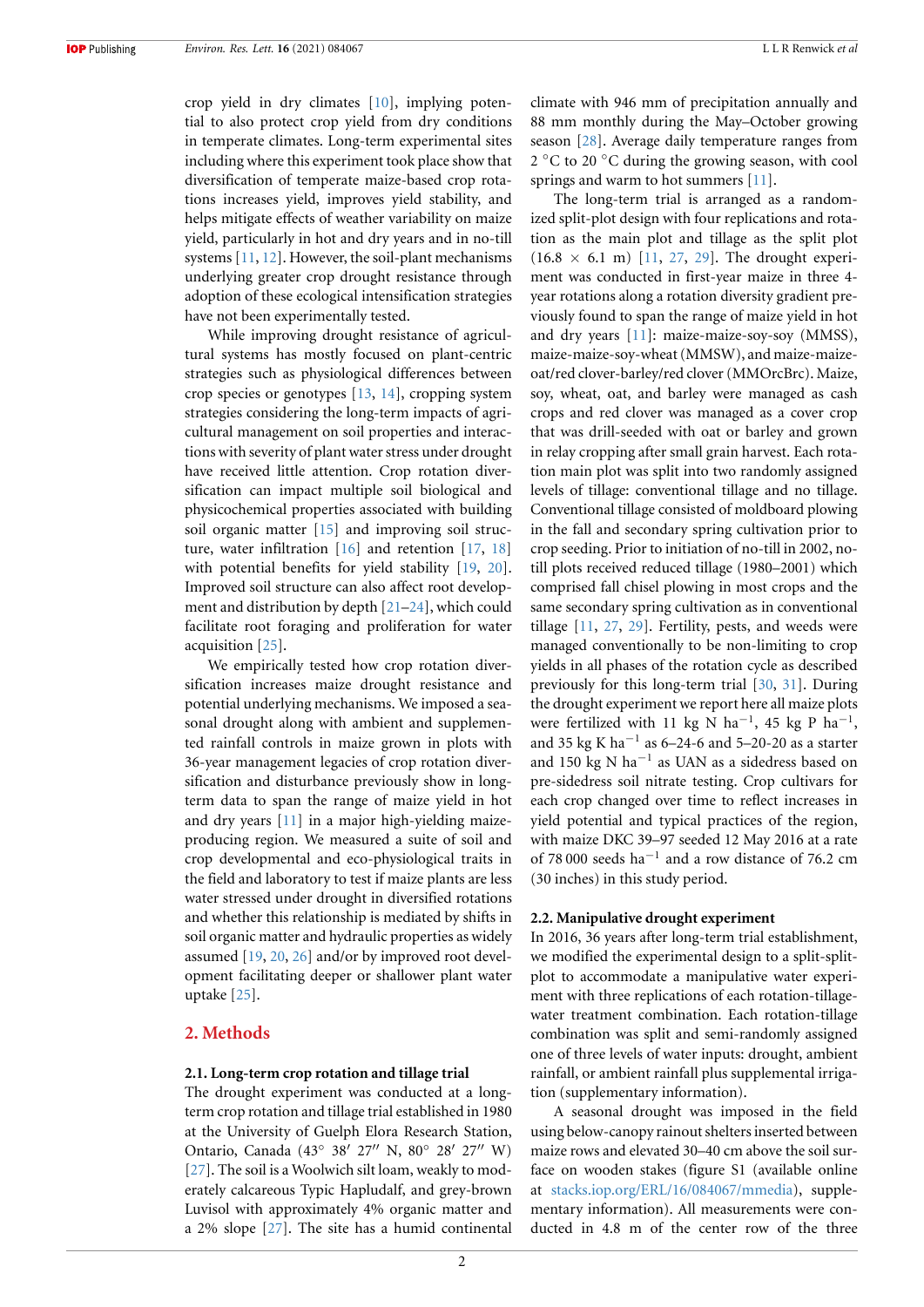maize rows where shelters were installed to avoid edge effects. The shelters were installed 22 d before the onset of maize anthesis and removed 35 d afterward to impose drought stress during flowering, the maize growth stage most vulnerable to drought[[32](#page-11-1)] (figure S1). The percentage of rainfall intercepted by rainout shelters was estimated halfway through the drought imposition period by manually collecting rainfall that reached the soil surface both between plant rows and outside plots and calculating canopy throughfall and rainout shelter interception from water volumes. Irrigation volume in control plots was based on maize evapotranspiration estimates (supplementary information). A suite of crop developmental and ecophysiological traits and soil properties were measured in first-year maize for all rotations during the drought imposition period in 2016, except for infiltration and soil organic matter which were measured on the same rotation phase, first-year maize, in 2018 as noted in the following sections.

# **2.3. Plant growth, phenology, physiology, and yield** Maize phenology and growth were monitored during maize vegetative and reproductive growth stages as follows. Vegetative growth stage (leaf number) and height were measured 11–12 d after the onset of drought. Leaf Area Index (LAI) was measured 20 d after the onset of drought using a SS1 SunScan Can-

opy Analysis System (Delta-T Devices, Cambridge, United Kingdom). Maize shoot biomass was measured at 34–41 d after onset of drought and the end of the drought imposition. Maize shoot biomass was measured by destructively sampling three plants per plot, which were oven-dried at 80 *◦*C for 2 d and weighed, then ground. For the latter date, biomass N concentration (% dry weight) was measured by combustion at SGS Canada Inc., Agriculture and Food (Guelph, ON, Canada).

We monitored three metrics of midday maize water status: xylem water potential (Scholander pressure chamber, Model 1000, PMS Instruments, Albany, OR, USA), stomatal conductance  $(g_s)$  (SC-1) Leaf Porometer, METER Group, USA/Germany), and canopy temperature (FLIR thermal imaging camera T420bx), on three separate days during or within 2 d of maize anthesis (figure S1, supplementary information). Midday xylem water potential was measured using a Scholander pressure chamber (Model 1000, PMS Instruments, Albany, OR, USA). One shaded leaf per plot, at the height of the lowest non-senesced leaf in drought plots, was enclosed in a reflective aluminum-coated plastic bag for at least 60 min before removal from the plant and measurement. Stomatal conductance was measured using an SC-1 Leaf Porometer (METER Group, USA/Germany) on five plants per plot on a sunlight-acclimated, seconduppermost fully expanded leaf at midday. Canopy temperature at midday was estimated via whole-plot thermal imaging using a FLIR thermal imaging camera (T420bx) that was elevated by a pole 2 m above the crop canopy, centered on the sampling row, and captured its entire length excluding edges (4.8 m). Images were analyzed in FLIR Tools® software to quantify the average canopy temperature of the sampling row.

At physiological maturity, grain from all remaining plants per plot was hand-harvested, oven-dried at 80 *◦*C for 2 d, and weighed. Reported grain yields were adjusted to 15.5% moisture content. Drought resistance was calculated as the relative (drought/irrigated) change in a given response variable for each crop rotation-tillage treatment replicate. Response ratios were converted to percent changes for data visualization. Less change due to drought indicates greater drought resistance.

### **2.4. Soil hydraulic properties**

One undisturbed core per plot was taken at the end of the drought imposition in ambient rainfall plots, from a depth of 5-10 cm using 250  $\text{cm}^3$  stainless steel rings to generate soil water retention curves via the simplified evaporation method (Hyprop, WP4 and Hyprop Fit software; METER Group, USA/Germany) (supplementary information). Water retained at field capacity (FC, *−*33 kPa) and permanent wilting point (PWP, *−*1500 kPa) was extracted from curves and available water capacity was calculated as the difference between FC and PWP. Bulk density was calculated as the dry soil weight per unit volume of each of the 250 cm<sup>3</sup> undisturbed cores used for soil moisture retention analysis. Infiltration was estimated in 2018 in first-year maize in the same rotation-tillage treatment combinations as 2016 but different plots (each 4-year rotation sequence at the long-term trial is duplicated 2 years out of phase such that first-year maize occurs every 2 years). Field-saturated hydraulic conductivity (hereafter 'infiltration') was measured using an automated dual head SATURO infiltrometer (METER Group, USA/Germany) with one measurement per plot, which controls for variability in initial soil moisture by saturating the soil prior to measurement.

#### **2.5. Soil moisture and organic matter**

Prior to drought imposition, soil water potential sensors (MPS-2, METER Group, USA/Germany) were installed at 15 cm depth in one block ( $n = 6$ ) per water treatment, one replicate of each rotationtillage-water treatment combination), in order to monitor soil drydown under the drought treatment but not to characterize water treatment-rotationtillage interactions. At 42–49 d after the onset of drought, one 4.4 cm diameter soil core per plot in the maize row was taken to a depth of 60 cm (hand sampler with slide hammer, Giddings Machine Company, Windsor, CO, USA) and divided into 10 cm increments (figure S1). Gravimetric water content was measured by weighing and oven-drying at 60 *◦*C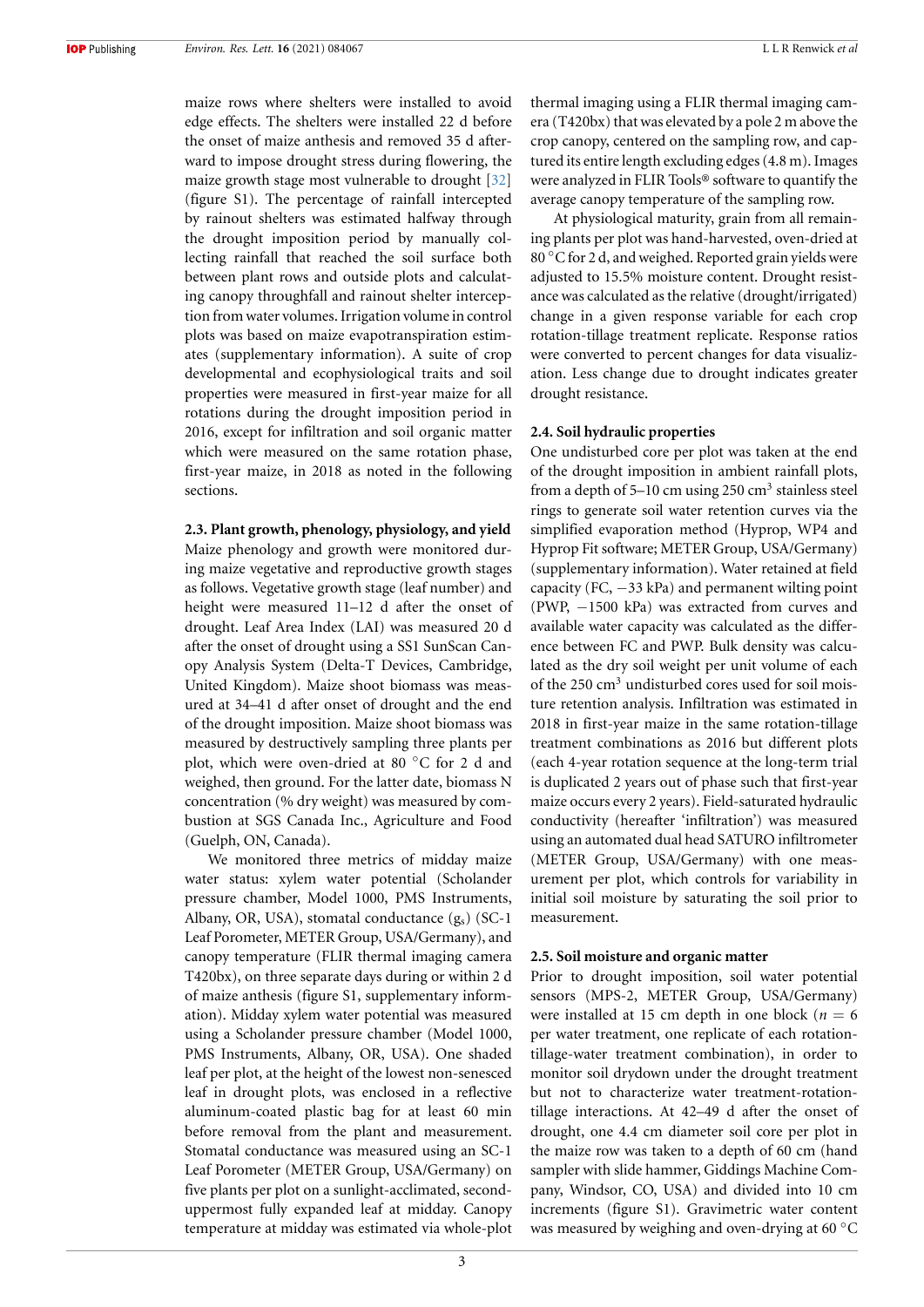to a constant weight. In 2018, one soil core per plot in the maize row was taken in first-year maize in the same rotation-tillage treatment combinations as 2016 but different plots (each 4-year rotation sequence at the long-term trial is duplicated 2 years out of phase such that first-year maize occurs every 2 years). Cores (0–60 cm, 4.4 cm diameter) were divided into 20 cm increments (hand sampler with slide hammer, Giddings Machine Company, Windsor, CO, USA) and analyzed for soil organic matter (%) measured as percent loss on ignition at Ward Lab (Kearney, NE, USA).

# **2.6. Root distribution and stable isotope plant water sourcing**

Roots length distribution by depth was quantified 42–49 d after the onset of drought using the same soil cores as for gravimetric water content (0–60 cm, 10 cm depth increments). Soil was washed from roots and roots were scanned and analyzed using WinRHIZO Pro software (Regent Instruments Inc., Canada) to quantify root length density (cm root cm*−*<sup>3</sup> soil). Plant water sourcing from different soil depths was estimated 34–41 d after onset of drought using natural abundance of hydrogen stable isotopes in water extracted via cryogenic vacuum distillation [\[33\]](#page-11-2) from simultaneously collected soil and plant samples and analyzed by mass spectrometry [[34](#page-11-3)] (supplementary information). Hydrogen isotope ratios of the soil and plant water were used to assess plant water sourcing by soil depth using two methods. First, the estimated water uptake depth was identified by plotting isotopic compositions of each plant sample and average isotopic compositions of each soil depth within a rotation-tillage-water treatment combination in dual-isotope space and graphically identifying the soil depth with the most similar isotopic composition to each plant xylem sample [\[35\]](#page-11-4). Second, the proportional contribution of each soil depth to plant water was determined by averaging hydrogen isotopic composition for plant and soil depth replicates for each rotation-tillage-water treatment combination and generating full distributions of the possible proportional contribution of each soil depth to plant water using the stable isotope mixing model IsoSource with source increment set to 1% and tolerance to 0.05 [\[36\]](#page-11-5).

### **2.7. Univariate statistical analysis**

All statistical analyses were carried out in R 3.6.2. The lmer() command of the lmerTest package was used for linear mixed-effects model and the lm() command of the stats package was used in cases of linear fixed-effects model when all random effects accounted for zero variance. Analysis of variance (ANOVA) with fixed effects (rotation, tillage, water level, and soil depth where applicable), random effects (block, main plot, split-plot, and split-split plot where applicable) and all interaction terms was used to test the effect of treatments on plant traits and gravimetric water content. The fixed effect of water level, random effect of the split-split plot, and corresponding interactions were removed to test the effects of crop rotation and tillage on soil properties and drought resistance of plant traits. The assumptions of homogeneity of variance and normality of the residuals were assessed graphically using diagnostic plots and quantitatively. Response variables were transformed as necessary to meet assumptions. ANOVA was conducted using the anova() command of the *stats* package and means comparisons were conducted using the CLD() command of the emmeans package (version 1.4.3.01), both using Satterthwaite's method to approximate the degrees of freedom. In cases of multiple comparisons, the CLD() command used the Tukey method of *p*-value adjustment to compare a family of multiple estimates  $(alpha = 0.05)$ .

#### **2.8. Path analysis**

We built *a priori* path analysis models based on current knowledge and hypotheses representing relationships between soil organic matter, soil hydraulic properties, depth of water uptake, plant water stress, and yield (figure S2). As visualized in figure S2, we expected increased organic matter to increase water retention at FC, PWP (a), and/or available water capacity (b), and/or water infiltration (saturated hydraulic conductivity), and/or shift the depth of root water uptake, through the effects of organic matter on soil structure and root proliferation [\[16–](#page-10-15)[18](#page-10-17), [25\]](#page-10-22). We expected that improved soil hydraulic properties and/or shifts in root water uptake depth would increase plant water status and yield. We then tested data fit to the *a priori* model using the lavaan package (v. 0.6–6). All data were standardized by centering and scaling to generate z-scores and a plant water status index was calculated (supplementary information). Following model fitting using the sem() command, non-significant relationships ( $p > 0.1$ ) were iteratively removed and model fit was evaluated using the comparative fit index (CFI) (>0.95), root mean square error of approximation (RMSEA)  $(p < 0.05)$ , standardized root mean square residual (SRMR) (*p* < 0.05), and Akaike's information criteria (AIC)[[37](#page-11-6), [38\]](#page-11-7).

### **3. Results**

#### **3.1. Dynamics and severity of drought stress**

The imposed drought spanned maize flowering by 1 month on either side. On average, the drought treatment using rainout shelters intercepted an estimated 56% of rainfall and reduced soil moisture matric potentials across the drought period by 670 kPa and 220 kPa compared to the irrigated and ambient rainfall controls, respectively (figures S1 and S3).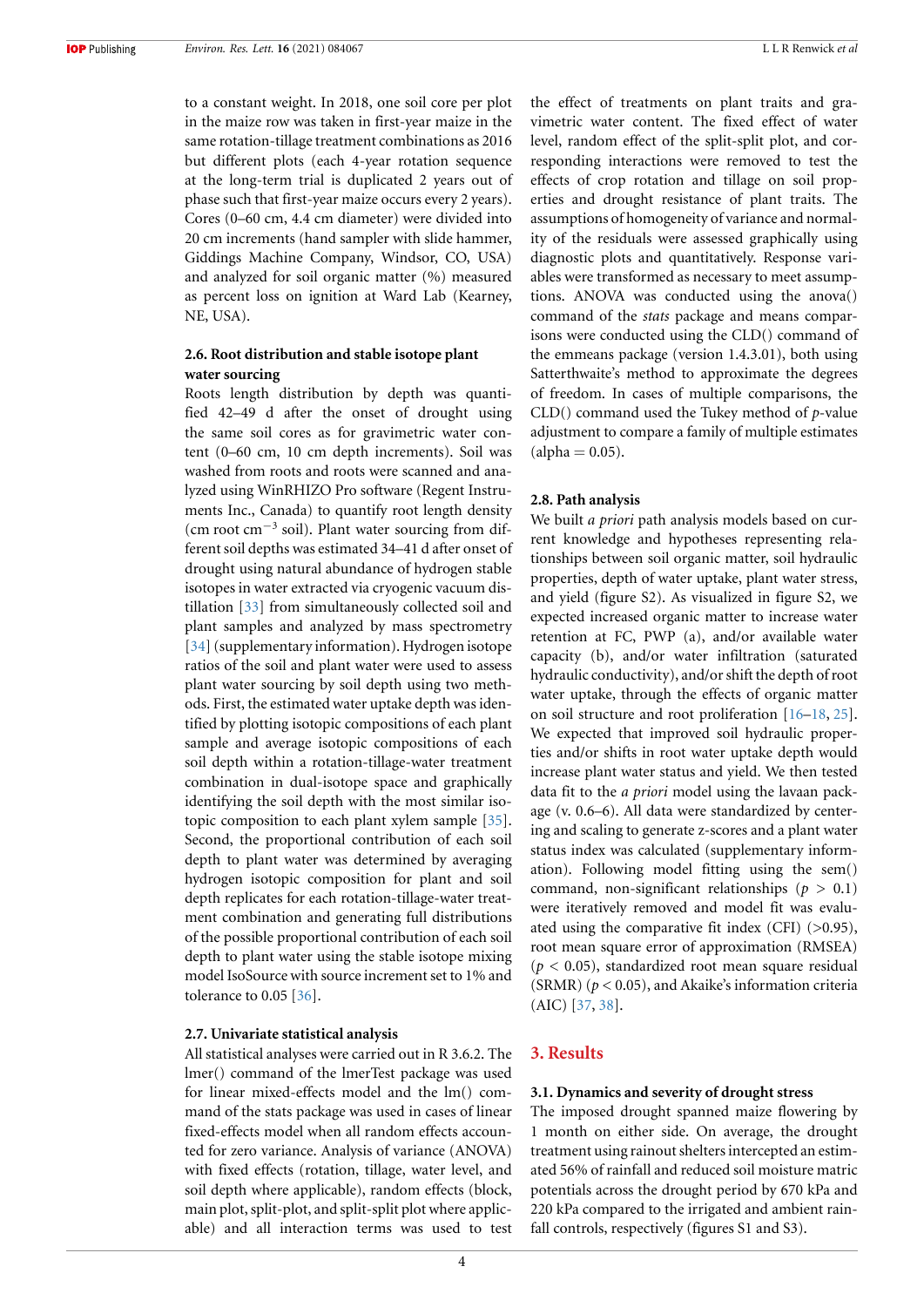<span id="page-5-0"></span>

temperature. Drought resistance of maize grain yield and g<sup>s</sup> are defined as the drought-induced change in yield or g<sup>s</sup> as a percent of the irrigated control. Crop rotation abbreviations: MMSS = maize-maize-soy-soy, MMSW = maize-maize-soy-wheat,  $MMOrcBrc = maize-anaize-oat/red clover-barley/red clover. Treatment factor abbreviations: R = rotation, W = water,$ T = tillage. Asterisks indicate significance of treatment effects from ANOVA (*∗∗∗p* < 0.001, *∗∗p* < 0.01, *∗p* < 0.05, . < 0.1). Rotation means sharing the same letter or not lettered are not significantly different within a water and/or tillage level (alpha = 0.05). Error bars are standard error,  $n = 3$  (b) and (c) or  $n = 6$  (a), (d).

# **3.2. Crop rotation diversification maintains plant water status and yield under drought better than no-till**

Crop rotation diversification improved maize yield drought resistance (better maintained yield under drought) (figure  $1(a)$  $1(a)$ ) (rotation  $p = 0.037$ ). Drought reduced maize yield by 53% relative to irrigated conditions in the lowest diversity rotation versus 36% in the most diverse rotation. No-till did not affect yield drought resistance ( $p = 0.678$ ) nor rotation diversification benefits for yield drought resistance (rotation x tillage  $p = 0.737$ ). Higher drought resistance with rotation diversification did not penalize productivity under ambient rainfall or supplemental irrigation conditions. Rotation diversification increased maize yield relative to the two-crop maize-soybean rotation across water levels, by 16%, 27%, and 56% under irrigated, ambient rainfall, and drought conditions, respectively (figure [1\(](#page-5-0)b), rotation  $p < 0.001$ ).

Crop rotation diversification enhanced maize physiological drought resistance (better maintained plant water status under drought) (figures  $1(c)$  $1(c)$ –(d)) for two of three measures of plant water stress: stomatal conductance and canopy temperature. Maize in diversified rotations partially maintained stomatal conductance under drought relative to irrigated conditions in tilled systems (figure  $1(c)$  $1(c)$ , rotation  $\times$  tillage  $p = 0.026$ ). In the two diversified rotations, the maize canopy maintained its temperature despite decreasing water inputs at temperatures similar to that of irrigated maize across all rotations. In the lowest diversity rotation, maize canopy temperature became progressively hotter (more stressed) as water inputs decreased (figure [1](#page-5-0)(d), rotation  $p = 0.073$ , water  $p = 0.085$ ). Rotation diversification did not affect xylem water potential (whole-plant water status), which was higher (less stressed) with no-till but not

with rotation diversification (rotation  $p = 0.830$ , tillage  $p = 0.018$ , water  $p < 0.001$ ) (figure S4). Higher maize drought resistance with rotation diversification was observed despite these plants being taller with greater canopy development (higher LAI) (LAI rotation  $p = 0.030$ ; height rotation  $p = 0.012$ , rotation  $\times$  water  $p = 0.031$ , water  $\times$  tillage  $p = 0.002$ ) (figure S5(a) and (d)). Rotation diversification did not affect shoot biomass shortly after flowering but increased it at the end of the drought imposition period under drought (rotation  $p = 0.071$ , water *p* = 0.012, date *p* < 0.001). At 11–12 d after the onset of drought, maize vegetative growth stage was more advanced in the diversified rotation under drought and no-till ambient rainfall treatments but similar regardless of rotation diversification under irrigated and tilled ambient rainfall treatments (rotation  $p = 0.008$ , rotation  $\times$  water  $p = 0.027$ ) (figure S5(b)). No-till tended to reduce plant height ( $p = 0.051$ , tillage  $\times$  water  $p = 0.002$ ), leaf number ( $p < 0.001$ ), LAI  $(p = 0.018)$ , and plant population  $(p = 0.028)$  but did not affect shoot biomass ( $p = 0.438$ , figures S5 and S6). Rotation diversification improved shoot nitrogen concentration (water  $p < 0.001$ , rotation  $\times$  water  $p = 0.043$ ) while increasing maize shoot biomass, and better maintained shoot nitrogen concentration under drought (rotation  $p = 0.041$ ) (figure S7), despite nitrogen application rates across all treatments being designed to be non-limiting to yield (see section [2](#page-2-0)).

# **3.3. Crop rotation diversification increases soil moisture with mixed effects on soil water retention and infiltration**

Some soil properties that are often hypothesized to underlie plant drought resistance did not uniformly improve with crop rotation diversification.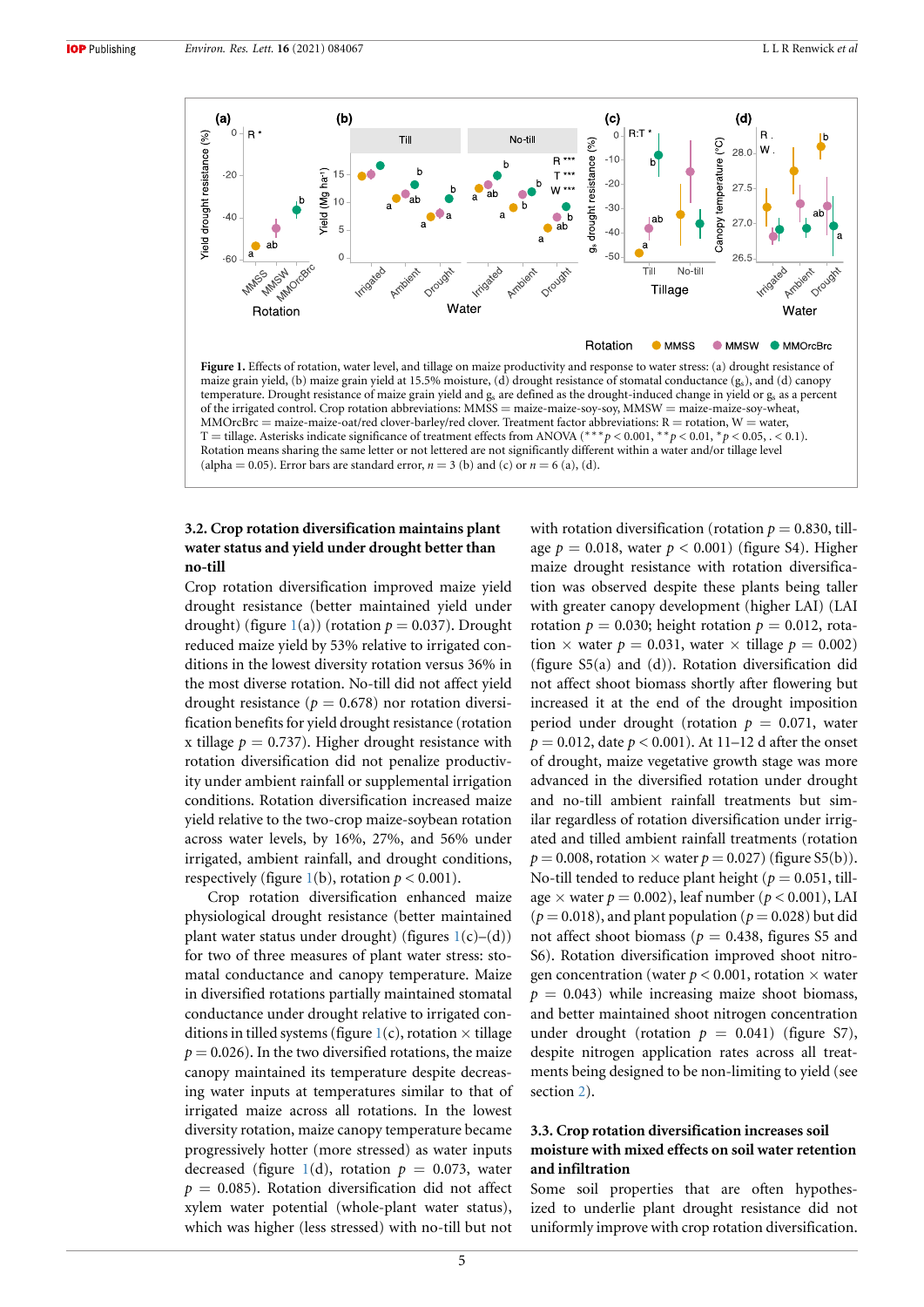<span id="page-6-0"></span>

retained at (c) field capacity and (d) permanent wilting point (5–10 cm), (e) available water capacity (5–10 cm), and (f) field-saturated hydraulic conductivity. (g) Effect of rotation, tillage, and water level on gravimetric water content during maize grain filling (42–49 d after the onset of drought). Crop rotation abbreviations: MMSS = maize-maize-soy-soy, MMSW = maize-maize-soy-wheat, MMOrcBrc = maize-maize-oat/red clover-barley/red clover. Treatment factor abbreviations:<br>R = rotation, W = water, T = tillage. Asterisks indicate significance of treatment effects from ANOVA R = rotation, W = water, T = tillage. Asterisks indicate significance of treatment effects from ANOVA (<sup>∗</sup><sup>\*</sup> *∗p* < 0.05, <0.1). Rotation means sharing the same letter or not lettered are not significantly different within a tillage level and/or depth (alpha = 0.05). Error bars are standard error,  $n = 3$  (a), (b), (e) or  $n = 6$  (c), (d) and (f), (g).

Soil organic matter (%) was highest in the topsoil  $(0-20 \text{ cm})$  (depth  $p < 0.001$ ) and tended to increase with both rotation diversification and notill but these effects were statistically nonsignificant (figure [2](#page-6-0)(a), rotation  $p = 0.146$ , tillage  $p = 0.238$ ). Soil bulk density, an indicator of soil compaction, was affected by the interaction of rotation diversification and tillage (rotation  $\times$  tillage  $p = 0.012$ ), with lower bulk density (lower compaction) in diverse rotations in no-till systems but no effect of rotation diversification in tilled systems (figure [2](#page-6-0)(b)). Rotation diversification increased water retention at field capacity (rotation  $p = 0.080$ , figure  $2(c)$  $2(c)$ ) with a similar trend at permanent wilting point (rotation  $p = 0.320$ , figure  $2(d)$  $2(d)$ ). Available water capacity was affected by both rotation diversification and tillage (rotation  $\times$  tillage  $p = 0.044$ ) (figure [2](#page-6-0)(e)) and was highest in the most diverse rotations under tillage but did not vary between rotations under notill. Field-saturated hydraulic conductivity, a measure of water infiltration, in the two diverse rotations was not significantly different from infiltration in the low diversity rotation, but was significantly higher in the intermediate diversity rotation than in the most diverse rotation ( $p = 0.020$ , figure [2](#page-6-0)(f)). Gravimetric water content 42–49 d after the onset of drought was interactively affected by rotation ( $p = 0.003$ ), water treatment ( $p = 0.071$ ), and soil depth ( $p = 0.035$ , water  $\times$  depth  $p = 0.038$ ) (figure  $2(g)$  $2(g)$ ) and tended to increase with rotation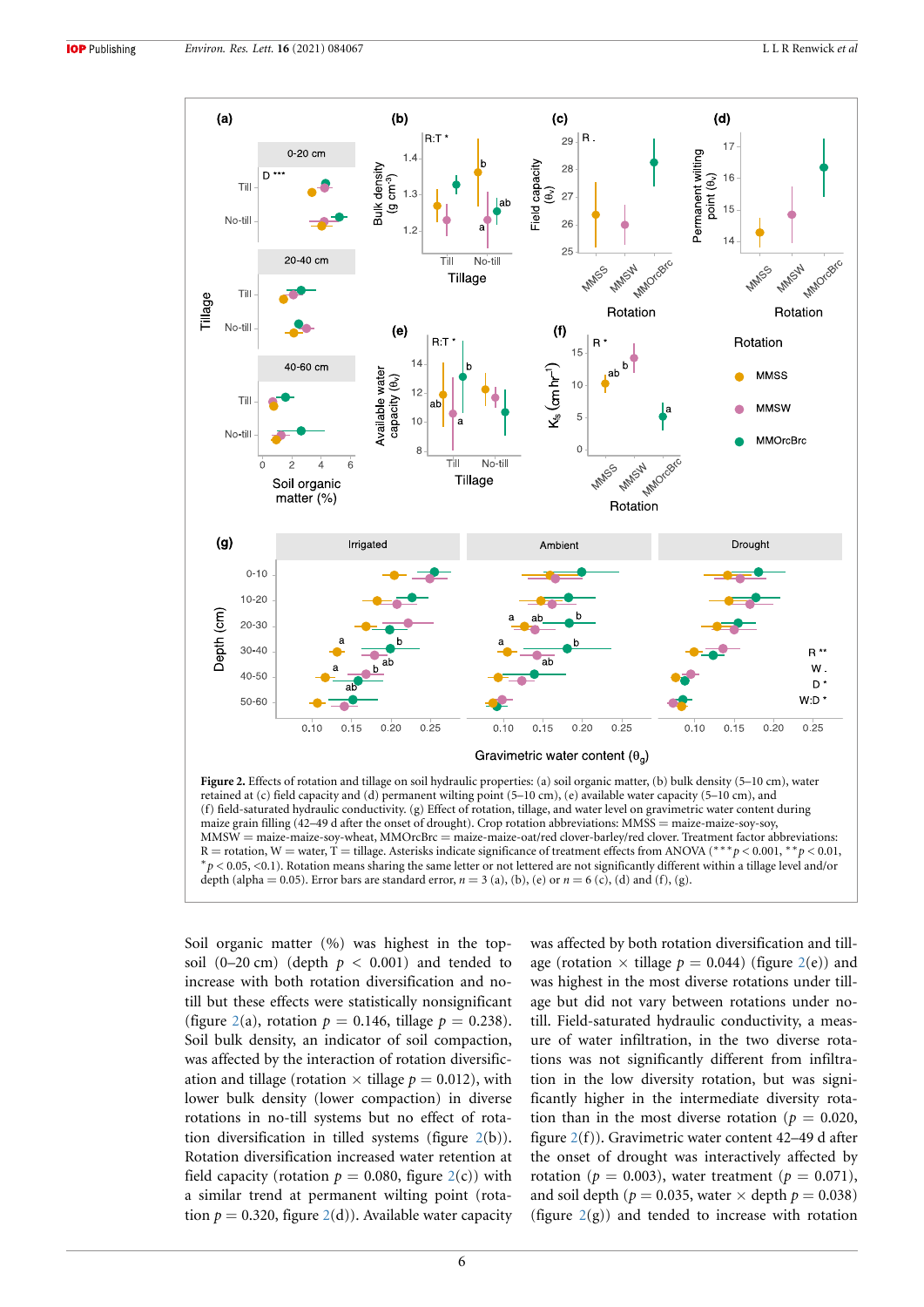diversification, though this effect was not statistically significant across all soil depths and treatment combinations.

# **3.4. Tillage and drought impact root distribution and depth of water uptake**

We found that root traits hypothesized to underlie plant drought resistance were not affected by crop rotation diversification. We assessed plant water sourcing by soil depth using natural abundance of hydrogen stable isotopes and sampled for root distribution by soil depth at 34–41 d and 42–49 d after onset of drought, respectively. The estimated depth of plant water uptake, the soil depth with the most similar isotopic composition to each plant xylem sample (see section [2](#page-2-0)), was most strongly affected by water treatment ( $p < 0.001$ ): maize obtained water from increasingly deeper depths along a decreasing water gradient (figure  $3(a)$  $3(a)$ ) and slightly deeper uptake depths in no-till (tillage  $p = 0.050$ ). Full distributions of the possible proportional contribution of each soil depth to plant water from the stable isotope mixing model IsoSource show a similar pattern to main uptake depth results, with a greater contribution of shallow depths under irrigated conditions and a greater contribution of deeper soil layers under drought and ambient rainfall (figures S8 and S9). Water sourcing shifted from the topsoil to the subsoil under drought, but root length proliferated in the topsoil (figures  $3(a)$  $3(a)$  and (b)). Maize root length density (cm root cm*−*<sup>3</sup> soil) was highest in the topsoil (0–10 cm) and was interactively affected by water treatment ( $p = 0.071$ ), depth ( $p < 0.001$ , water  $\times$  depth  $p < 0.001$ ), and tillage (tillage  $\times$  depth  $p = 0.096$ ) (figure [3](#page-7-0)(b)). Root length density under no-till was more strongly concentrated in the 0–10 cm soil layer whereas under tillage root length density declined more gradually from the 0–10 cm to 20– 30 cm soil layers (figure [3\(](#page-7-0)b)).

# **3.5. Soil organic matter drives higher maize drought resistance but mechanisms are not fully resolved**

We found that soil organic matter strongly correlated with lower plant water stress and higher yield across treatments (figure [4](#page-8-0)). However, the positive relationship between soil organic matter and maize water status was not mediated the mechanisms of soil water provisioning or root water capture tested in this experiment. Soil hydraulic properties that are widely thought to underlie soil-mediated crop drought resistance (water retention at field capacity and/or permanent wilting point, available water capacity, infiltration) did not drive soil organic matter's benefit for plant water status, nor did shoot nitrogen concentration (path models with inferior fit and nonsignificant variables and paths not shown, see figure S2). An alternative mechanism tested, deeper water uptake by roots, was not associated with higher soil

<span id="page-7-0"></span>



organic matter and correlated negatively with plant water status and yield.

# **4. Discussion**

Our results show that long-term diversification of aboveground plant communities through diversified crop rotations enhances crop performance and yield under drought likely through a belowground management legacy. We found that diversifying common maize-soybean rotations with small grain cereals and cover crops improves maize yield and physiological drought resistance and that soil organic matter is associated with lower maize water stress (figures [1](#page-5-0) and [4](#page-8-0)). Our findings corroborate strong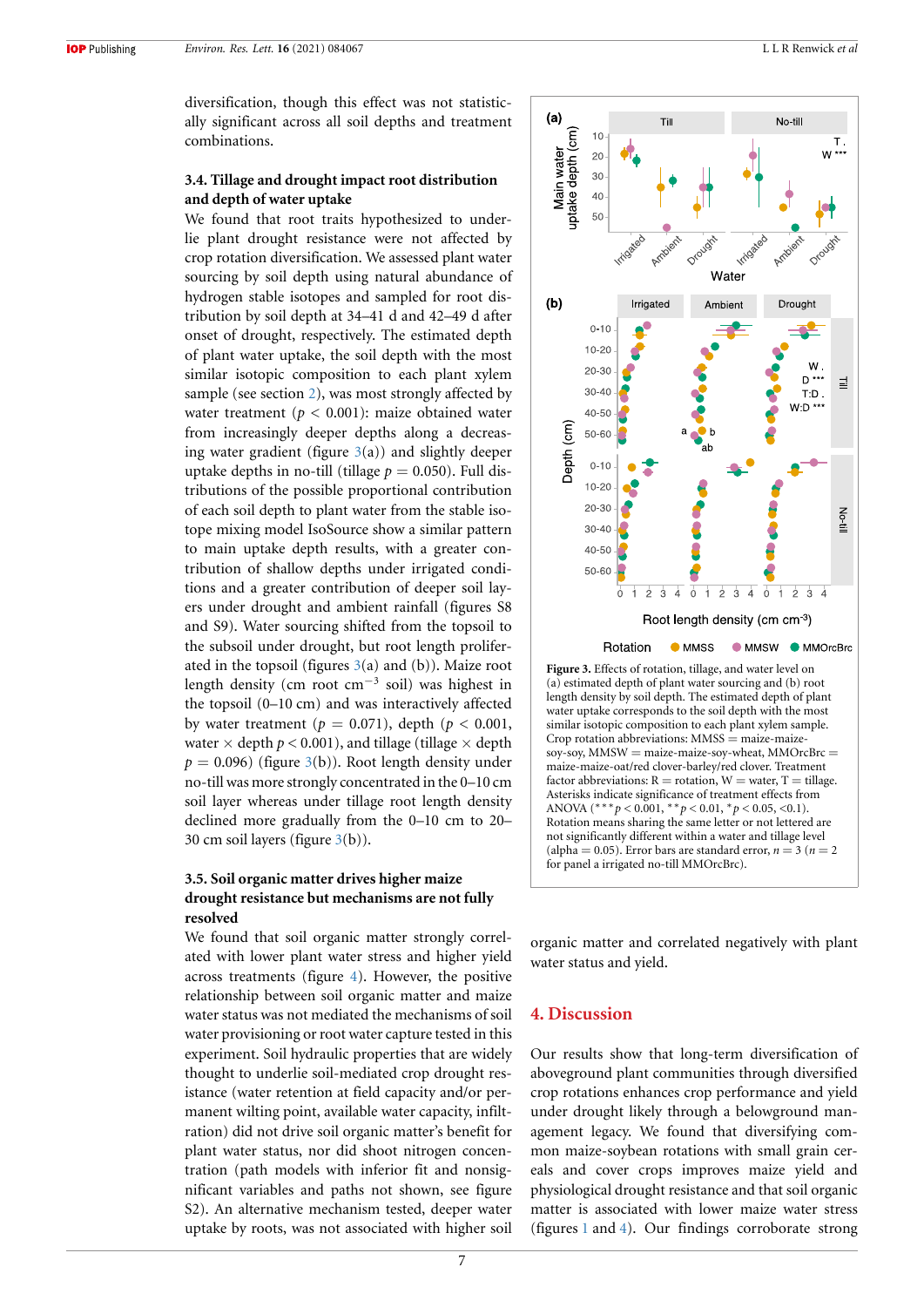<span id="page-8-0"></span>

better water status indicating less water stress; plant water uptake depth is the estimated soil depth from which the plant sources water; all data are z-scores (see section [2](#page-2-0) for data processing and analysis). Standardized path coefficients are indicated for each significant relationship (asterisks indicate significance: *∗∗∗p* < 0.001, *∗∗p* < 0.01, *∗p* < 0.05, <0.1). Black, red, and grey arrows indicate positive, negative, and nonsignificant effects, respectively. Arrow widths are proportional to standardized coefficients.  $n = 49$ . Model fit criteria: SRMR =  $0.008$ , RMSEA =  $0.000-0.249$  (90% confidence interval), CFI = 1.000.

benefits of rotation diversification for maize in presumed and experimental drought years including in long-term data from the experimental site where this experiment took place[[11,](#page-10-10) [12,](#page-10-11) [27](#page-10-24), [39](#page-11-8)] with soil and crop physiological mechanistic evidence. This work advances crop diversification as a drought management tool not only at the farm or regional scale through a portfolio effect whereby different crops respond differently to stress [\[8](#page-10-7), [40–](#page-11-9)[42\]](#page-11-10) but now at the plant-to-field-scale through improved soil-plant functioning and plant drought resistance. In the cooler temperate region where this experiment was conducted, rotation diversification was a more effective drought management tool than reducing soil disturbance with no-till, which did not impact drought resistance of maize yield (figure [1\)](#page-5-0).

Crop rotation diversification may offer opportunity to both mitigate and adapt to climate change through investment in soil organic matter[[43](#page-11-11), [44\]](#page-11-12), but linkages between soil organic matter and drought resistance (figure [4](#page-8-0)) are not fully resolved. Rotation diversification tended to increase soil organic matter (figure  $2(a)$  $2(a)$ ) as found previously in meta-analysis [[15](#page-10-14)] and consistent with trends in soil organic matter previously reported for these rotations at this trial[[29](#page-10-26), [31,](#page-11-0) [45–](#page-11-13)[47](#page-11-14)]. We provide evidence that fieldscale variation in soil organic matter, likely attributable to management, is associated with lower crop water stress, in agreement with global and regional trends that soil organic matter increases crop drought tolerance[[48](#page-11-15)] and reduces crop sensitivity to precipitation variability [\[49\]](#page-11-16) and yield losses and crop insurance payouts under drought [\[50\]](#page-11-17). However, rotation diversification and higher organic matter did not consistently increase water infiltration or retention (figures [2](#page-6-0) and [4\)](#page-8-0), in agreement with recent metaanalyses but contrary to our expectations and widely promoted benefits of soil health building management and organic matter for soil hydraulic properties [\[51,](#page-11-18) [52\]](#page-11-19). We also did not find evidence that deeper water capture by roots[[25](#page-10-22)] or higher crop nitrogen status [\[53\]](#page-11-20) mediate soil organic matter benefits for crop drought resistance (figures [3](#page-7-0) and [4\)](#page-8-0). Future research should test if soil biological mechanisms drive soil organic matter's benefit for plant water status, since changes in soil organic matter and biology are intrinsically linked[[54](#page-11-21)] and shifts in the soil and rhizosphere microbial communities could play an underappreciated role in influencing crop drought resistance and productivity[[55,](#page-11-22) [56](#page-11-23)]. Alternatively,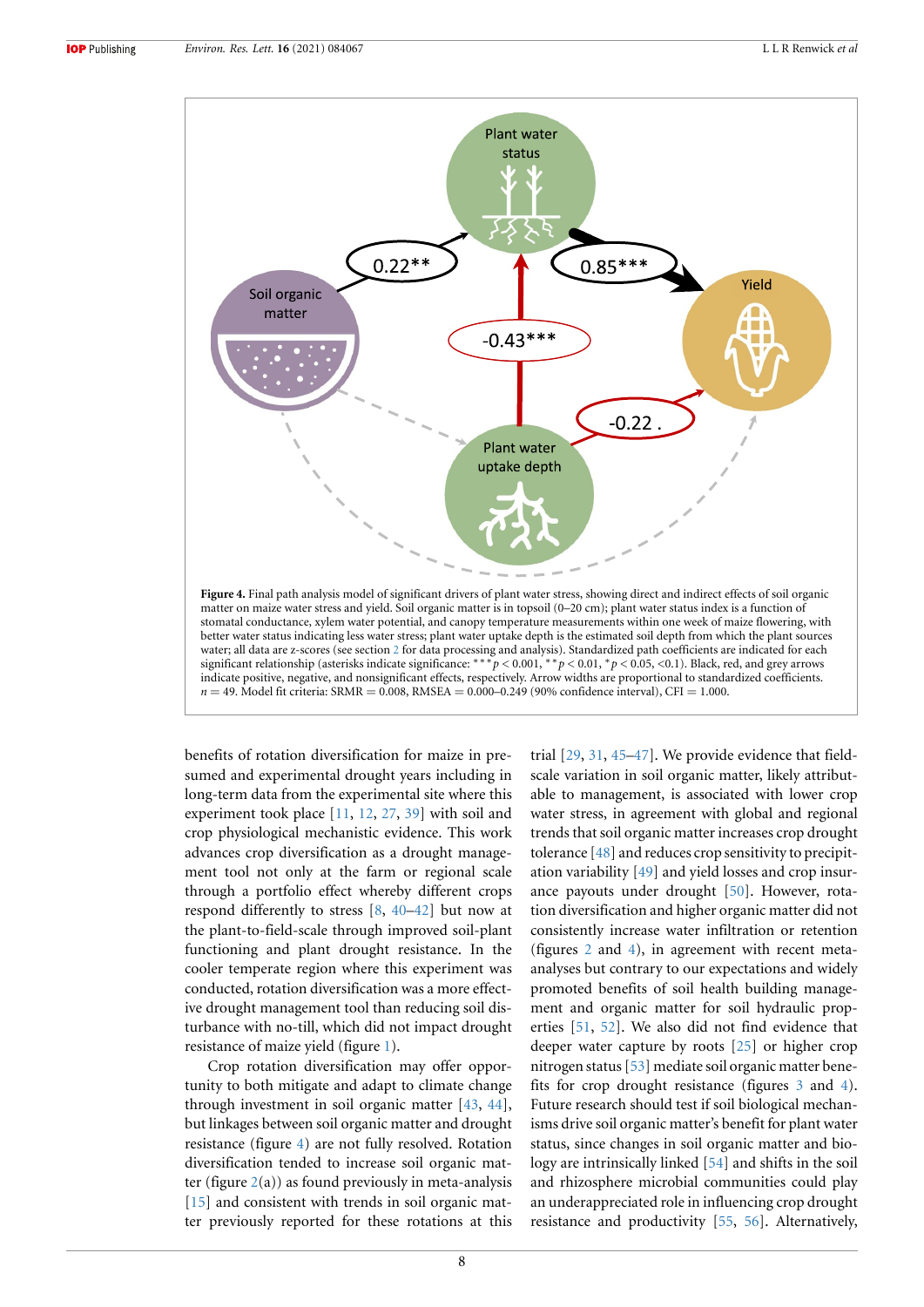increases in soil organic matter and biological activity may partially ameliorate negative effects of drought on nitrogen mineralization[[53](#page-11-20)] or shifts in soil organic matter composition may play a role [\[47\]](#page-11-14). Reduced weed, insect pests, and disease pressure in diversified rotations[[57](#page-11-24)[–60\]](#page-11-25) may also contribute to yield gains under drought, but their contribution is likely small at this site where weeds, insect pests, and disease are managed to be non-limiting to yield (see section [2](#page-2-0)).

The crop rotation diversification-driven drought resistance reported here underscores the need to reconcile breeding- and management-based approaches for building cropping system drought resilience. Amidst concerns of reaching a water ceiling for maize given higher temperature and evapotranspiration without gains in rainfall  $[61, 62]$  $[61, 62]$ , we highlight the underexploited potential of managementbased approaches for improving plant drought resistance: rotation diversification increased maize yield by 56% under drought (figure  $1(b)$  $1(b)$ ). Droughttolerant maize hybrids increase yield by 5%–7% in water-limited environments, but the higher temperatures and atmospheric water demand (vapor pressure deficit) in these environments compared with our experimentally simulated drought precludes comparison of yield gains under drought through breeding versus rotation diversification [\[63](#page-11-28), [64\]](#page-11-29). Crop models project increasing value of rotation diversification over time as yield potential increases in diverse rotations and soil organic matter declines in low diversity rotations under climate change scenarios, causing low diversity rotations to reach a water ceiling before diversified rotations [\[29\]](#page-10-26). Integrating management within breeding programs could provide synergistic benefits for climate change adaptation, reducing risks of crop failure while enhancing yield potential under high productivity and stress conditions[[65](#page-11-30)].

Nearly 20% less maize yield lost to drought in diversified rotations provides a strong rationale to catalyze adoption and greater research and policy attention to help shield crop production from drought. That soil organic matter, rather that plant traits unique to maize, drives drought resistance suggests that rotation diversification may benefit drought resistance of other crops, consistent with evidence that rotation diversification increases soybean and small grain cereal yields in hot and dry years[[11](#page-10-10), [66,](#page-11-31) [67\]](#page-11-32). Although the mechanisms are not fully resolved, these results also highlight potential new levers for wider adoption of diverse rotations, such as integrating management and soil data including soil organic matter into crop yield risk and insurance models to improve the accuracy of crop insurance risk ratings [\[50,](#page-11-17) [68](#page-11-33), [69\]](#page-11-34). Diverse rotations also have multiple co-benefits for agricultural sustainability including lowering synthetic nitrogen fertilizer and herbicide use [\[59,](#page-11-35) [70\]](#page-11-36), insect pest resistance and damage  $[60]$ , and freshwater toxicity  $[71]$ , and boosting the disease suppressive potential of the soil microbiome [\[72\]](#page-12-1).

# **5. Conclusion**

We show that diversification of dominant, low diversity maize-soy rotations with common small grain cereals (i.e. wheat, oat, barley) and cover crops, enhances the climate change adaptation potential of a major global crop through soil organic matter, despite no significant increase in soil organic matter per se with diversification. Future research should zoom in, to understand microbial contributions to plant drought resistance and capitalize on the potential of biodiversity and plant-soil feedback for ecological intensification. It should also scale out, to further test the potential of crop rotation diversification to reduce yield risk to drought for maize and other crops and identify research and policy opportunities to incentivize rotation diversification for soil health and climatesmart agriculture.

# **Data availability statement**

The data that support the findings of this study are available upon reasonable request from the authors.

#### **Acknowledgments**

Funding for this research was provided by the Ontario Ministry of Agriculture, Food and Rural Affairs and the Grain Farmers of Ontario. This work was supported by the Agriculture Experiment Station Projects no. CA-D-PLS-2332-H and the Foundation for Food and Agriculture Research. We thank the faculty, staff, and students who founded and have maintained and supported the longterm trial and acknowledge the particular contributions of Henk Wichers, Ramesh Eerpina, Hannah Toews, Michael March, Yixuan Wan, Rebekah Velasco, Vivian Tieu, and Cameron Ogilvie to trial management and data collection for the work reported here. We also thank Leonel Sternberg for hosting and training LR in the stable isotope component of this work. This material is based upon work supported by the National Science Foundation Graduate Research Fellowship Program under Grant No. 1650042 to LR. Any opinions, findings, and conclusions or recommendations expressed in this material are those of the author(s) and do not necessarily reflect the views of the National Science Foundation. LR's final work on this manuscript was carried out while funded by a Fondeyct postdoctoral grant (ANID Fondecyt de Postdoctorado 2021 N*◦* 3210036, Chile).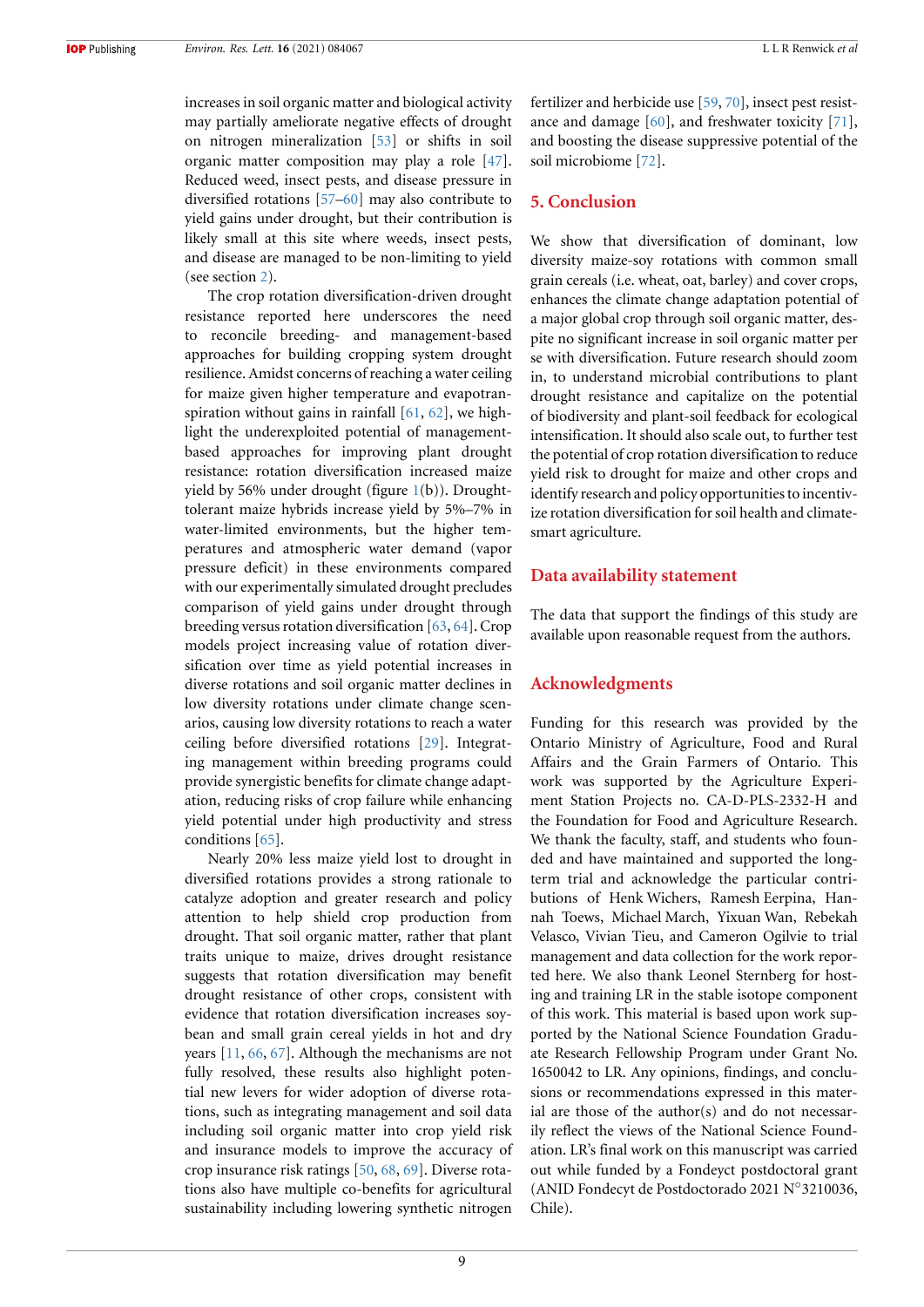# **Author contributions**

W D maintained the long-term experimental site where this study took place. W D and A G conceived and designed the experiment, with methods input from L R, M G, L S, and T M, and acquired the required funding. L R established the drought experiment and performed field sampling and laboratory analyses in consultation with A G and W D and analyzed the data in consultation with A G, W D, and T B. L R led writing the manuscript in close consultation with AG and it was critically revised by T B, M G, W D, L S, and T M. All authors contributed to the article and approved the submitted version.

# **Conflict of interest**

The authors declare no competing financial interests.

# **ORCID iDs**

Leah L R Renwick **I** [https://orcid.org/0000-0002-](https://orcid.org/0000-0002-8669-5661) [8669-5661](https://orcid.org/0000-0002-8669-5661)

Lucas Silva · [https://orcid.org/0000-0002-4838-](https://orcid.org/0000-0002-4838-327X) [327X](https://orcid.org/0000-0002-4838-327X)

Toby Maxwell  $\bullet$  [https://orcid.org/0000-0001-5171-](https://orcid.org/0000-0001-5171-0705) [0705](https://orcid.org/0000-0001-5171-0705)

Amélie C M Gaudin · [https://orcid.org/0000-0003-](https://orcid.org/0000-0003-4007-9991) [4007-9991](https://orcid.org/0000-0003-4007-9991)

# **References**

- <span id="page-10-0"></span>[1] Dai A 2013 Increasing drought under global warming in observations and models *Nat. Clim. Change* **[3](https://doi.org/10.1038/nclimate1633)** [52–8](https://doi.org/10.1038/nclimate1633)
- <span id="page-10-1"></span>[2] Ray D K, Gerber J S, MacDonald G K and West P C 2015 Climate variation explains a third of global crop yield variability *Nat. Commun.* **[6](https://doi.org/10.1038/ncomms6989)** [5989](https://doi.org/10.1038/ncomms6989)
- <span id="page-10-2"></span>[3] Lesk C, Rowhani P and Ramankutty N 2016 Influence of extreme weather disasters on global crop production *Nature* **[529](https://doi.org/10.1038/nature16467)** [84–7](https://doi.org/10.1038/nature16467)
- <span id="page-10-3"></span>[4] Lobell D B, Deines J M and Tommaso S D 2020 Changes in the drought sensitivity of US maize yields *Nat. Food* **[1](https://doi.org/10.1038/s43016-020-00165-w)** [729–35](https://doi.org/10.1038/s43016-020-00165-w)
- <span id="page-10-4"></span>[5] Aguilar J, Gramig G G, Hendrickson J R, Archer D W, Forcella F and Liebig M A 2015 Crop species diversity changes in the United States: 1978–2012 *PLoS One* **[10](https://doi.org/10.1371/journal.pone.0136580)** [e0136580](https://doi.org/10.1371/journal.pone.0136580)
- <span id="page-10-5"></span>[6] Ortiz-Bobea A, Knippenberg E and Chambers R G 2018 Growing climatic sensitivity of U.S. Agriculture linked to technological change and regional specialization *Sci. Adv.* **[4](https://doi.org/10.1126/sciadv.aat4343)** [eaat4343](https://doi.org/10.1126/sciadv.aat4343)
- <span id="page-10-6"></span>[7] Bommarco R, Kleijn D and Potts S G 2013 Ecological intensification: harnessing ecosystem services for food security *Trends Ecol. Evol.* **[28](https://doi.org/10.1016/j.tree.2012.10.012)** [230–8](https://doi.org/10.1016/j.tree.2012.10.012)
- <span id="page-10-7"></span>[8] Tilman D 1999 The ecological consequences of changes in biodiversity: a search for general principles *Ecology* **[80](https://doi.org/10.1890/0012-9658(1999)080[1455:TECOCI]2.0.CO;2)** [1455–74](https://doi.org/10.1890/0012-9658(1999)080[1455:TECOCI]2.0.CO;2)
- <span id="page-10-8"></span>[9] Peterson C A C A, Eviner V T V T and Gaudin A C M 2018 Ways forward for resilience research in agroecosystems *Agric. Syst.* **[162](https://doi.org/10.1016/j.agsy.2018.01.011)** [19–27](https://doi.org/10.1016/j.agsy.2018.01.011)
- <span id="page-10-9"></span>[10] Pittelkow C M, Liang X, Linquist B A, Van Groenigen K J, Lee J, Lundy M E, Van Gestel N, Six J, Venterea R T and Van Kessel C 2015 Productivity limits and potentials of the principles of conservation agriculture *Nature* **[517](https://doi.org/10.1038/nature13809)** [365–8](https://doi.org/10.1038/nature13809)
- <span id="page-10-10"></span>[11] Gaudin A C M, Tolhurst T N, Ker A P, Janovicek K, Tortora C, Martin R C and Deen W 2015 Increasing crop

diversity mitigates weather variations and improves yield stability *PLoS One* **[10](https://doi.org/10.1371/journal.pone.0113261)** [e0113261](https://doi.org/10.1371/journal.pone.0113261)

- <span id="page-10-11"></span>[12] Bowles T M *et al* 2020 Long-term evidence shows that crop-rotation diversification increases agricultural resilience to adverse growing conditions in North America *One Earth* **[2](https://doi.org/10.1016/j.oneear.2020.02.007)** [1–10](https://doi.org/10.1016/j.oneear.2020.02.007)
- <span id="page-10-12"></span>[13] DeLonge M S, Miles A and Carlisle L 2016 Investing in the transition to sustainable agriculture *Environ. Sci. Policy* **[55](https://doi.org/10.1016/j.envsci.2015.09.013)** [266–73](https://doi.org/10.1016/j.envsci.2015.09.013)
- <span id="page-10-13"></span>[14] Fuglie K O and Toole A A 2014 The evolving institutional structure of public and private agricultural research *Am. J. Agric. Econ.* **[96](https://doi.org/10.1093/ajae/aat107)** [862–83](https://doi.org/10.1093/ajae/aat107)
- <span id="page-10-14"></span>[15] McDaniel M D, Tiemann L K and Grandy A S 2014 Does agricultural crop diversity enhance soil microbial biomass and organic matter dynamics? A meta-analysis *Ecol. Appl.* **[24](https://doi.org/10.1890/13-0616.1)** [560–70](https://doi.org/10.1890/13-0616.1)
- <span id="page-10-15"></span>[16] Barthes B and Roose E 2002 Aggregate stability as an indicator of soil susceptibility to runoff and erosion; validation at several levels *Catena* **[47](https://doi.org/10.1016/S0341-8162(01)00180-1)** [133–49](https://doi.org/10.1016/S0341-8162(01)00180-1)
- <span id="page-10-16"></span>[17] Rawls W J, Pachepsky Y A, Ritchie J C, Sobecki T M and Bloodworth H 2003 Effect of soil organic carbon on soil water retention *Geoderma* **[116](https://doi.org/10.1016/S0016-7061(03)00094-6)** [61–76](https://doi.org/10.1016/S0016-7061(03)00094-6)
- <span id="page-10-17"></span>[18] Hudson B D 1994 Soil organic matter and available water capacity *J. Soil Water Conserv.* **49** 189–94
- <span id="page-10-18"></span>[19] Williams A, Jordan N R, Smith R G, Hunter M C, Kammerer M, Kane D A, Koide R T and Davis A S 2018 A regionally-adapted implementation of conservation agriculture delivers rapid improvements to soil properties associated with crop yield stability *Sci. Rep.* **[8](https://doi.org/10.1038/s41598-018-26896-2)** [8467](https://doi.org/10.1038/s41598-018-26896-2)
- <span id="page-10-19"></span>[20] Williams A, Hunter M C, Kammerer M, Kane D A, Jordan N R, Mortensen D A, Smith R G, Snapp S and Davis A S 2016 Soil water holding capacity mitigates downside risk and volatility in US rainfed maize: time to invest in soil organic matter? *PLoS One* **[11](https://doi.org/10.1371/journal.pone.0160974)** [e0160974](https://doi.org/10.1371/journal.pone.0160974)
- <span id="page-10-20"></span>[21] Han E, Kautz T, Perkons U, Uteau D, Peth S, Huang N, Horn R and Köpke U 2015 Root growth dynamics inside and outside of soil biopores as affected by crop sequence determined with the profile wall method *Biol. Fertility Soils* **[51](https://doi.org/10.1007/s00374-015-1032-1)** [847–56](https://doi.org/10.1007/s00374-015-1032-1)
- [22] Chen Y L, Palta J, Clements J, Buirchell B, Siddique K H M and Rengel Z 2014 Root architecture alteration of narrow-leafed lupin and wheat in response to soil compaction *Field Crops Res.* **[165](https://doi.org/10.1016/j.fcr.2014.04.007)** [61–70](https://doi.org/10.1016/j.fcr.2014.04.007)
- [23] Hatano R, Iwanaga K, Okajima H and Sakuma T 1988 Relationship between the distribution of soil macropores and root elongation *Soil Sci. Plant Nutrition* **[34](https://doi.org/10.1080/00380768.1988.10416469)** [535–46](https://doi.org/10.1080/00380768.1988.10416469)
- <span id="page-10-21"></span>[24] Perkons U, Kautz T, Uteau D, Peth S, Geier V, Thomas K, Lütke Holz K, Athmann M, Pude R and Köpke U 2014 Root-length densities of various annual crops following crops with contrasting root systems *Soil Tillage Res.* **[137](https://doi.org/10.1016/j.still.2013.11.005)** [50–7](https://doi.org/10.1016/j.still.2013.11.005)
- <span id="page-10-22"></span>[25] King A E, Ali G A, Gillespie A W and Wagner-Riddle C 2020 Soil organic matter as catalyst of crop resource capture *Front. Environ. Sci.* **[8](https://doi.org/10.3389/fenvs.2020.00050)** [50](https://doi.org/10.3389/fenvs.2020.00050)
- <span id="page-10-23"></span>[26] Lotter D W, Seidel R and Liebhardt W 2003 The performance of organic and conventional cropping systems in an extreme climate year *Am. J. Altern. Agric.* **[18](https://doi.org/10.1079/AJAA200345)** [146–54](https://doi.org/10.1079/AJAA200345)
- <span id="page-10-24"></span>[27] Raimbault B A and Vyn T J 1991 Crop rotation and tillage effects on corn growth and soil structural stability *Agron. J.* **[83](https://doi.org/10.2134/agronj1991.00021962008300060011x)** [979–85](https://doi.org/10.2134/agronj1991.00021962008300060011x)
- <span id="page-10-25"></span>[28] Environment and Climate Change Canada, Canadian Climate Normals 1981–2010 Station Data FERGUS SHAND DAM (available at: [https://climate.weather.gc.ca/climate\\_](https://climate.weather.gc.ca/climate_normals/results_1981_2010_e.html?searchType=stnProv%26lstProvince=ON%26txtCentralLatMin=0%26txtCentralLatSec=0%26txtCentralLongMin=0%26txtCentralLongSec=0%26stnID=4760%26dispBack=0) [normals/results\\_1981\\_2010\\_e.html?searchType](https://climate.weather.gc.ca/climate_normals/results_1981_2010_e.html?searchType=stnProv%26lstProvince=ON%26txtCentralLatMin=0%26txtCentralLatSec=0%26txtCentralLongMin=0%26txtCentralLongSec=0%26stnID=4760%26dispBack=0)= stnProv%26lstProvince=[ON%26txtCentralLatMin](https://climate.weather.gc.ca/climate_normals/results_1981_2010_e.html?searchType=stnProv%26lstProvince=ON%26txtCentralLatMin=0%26txtCentralLatSec=0%26txtCentralLongMin=0%26txtCentralLongSec=0%26stnID=4760%26dispBack=0)=0% 26txtCentralLatSec=[0%26txtCentralLongMin](https://climate.weather.gc.ca/climate_normals/results_1981_2010_e.html?searchType=stnProv%26lstProvince=ON%26txtCentralLatMin=0%26txtCentralLatSec=0%26txtCentralLongMin=0%26txtCentralLongSec=0%26stnID=4760%26dispBack=0)=0%26txt CentralLongSec=0%26stnID=[4760%26dispBack](https://climate.weather.gc.ca/climate_normals/results_1981_2010_e.html?searchType=stnProv%26lstProvince=ON%26txtCentralLatMin=0%26txtCentralLatSec=0%26txtCentralLongMin=0%26txtCentralLongSec=0%26stnID=4760%26dispBack=0)=0)
- <span id="page-10-26"></span>[29] Jarecki M, Grant B, Smith W, Deen B, Drury C, VanderZaag A, Qian B, Yang J and Wagner-Riddle C 2018 Long-term trends in corn yields and soil carbon under diversified crop rotations *J. Environ. Qual.* **[47](https://doi.org/10.2134/jeq2017.08.0317)** [635–43](https://doi.org/10.2134/jeq2017.08.0317)
- <span id="page-10-27"></span>[30] Janovicek K, Hooker D, Weersink A, Vyn R and Deen B 2021 Corn and soybean yields and returns are greater in rotations with wheat *Agron. J.* **[113](https://doi.org/10.1002/agj2.20605)** [1691–711](https://doi.org/10.1002/agj2.20605)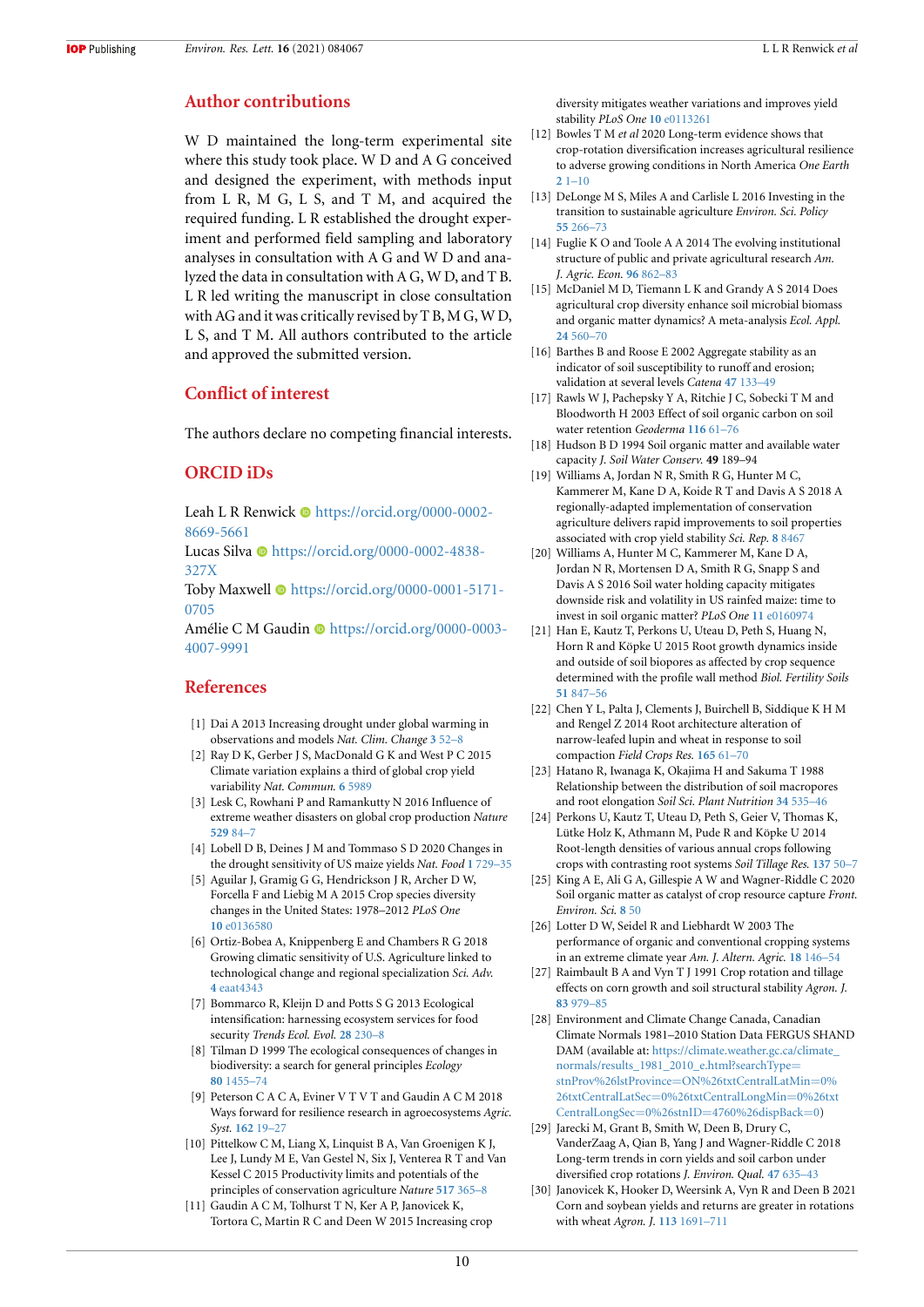- <span id="page-11-0"></span>[31] King A E, Congreves K A, Deen B, Dunfield K E, Simpson M J, Voroney R P and Wagner-Riddle C 2020 Crop rotations differ in soil carbon stabilization efficiency, but the response to quality of structural plant inputs is ambiguous *Plant Soil* **[457](https://doi.org/10.1007/s11104-020-04728-5)** [207–24](https://doi.org/10.1007/s11104-020-04728-5)
- <span id="page-11-1"></span>[32] Grant R F, Jackson B S, Kiniry J R and Arkin G F 1989 Water deficit timing effects on yield components in maize *Agron. J.* **[81](https://doi.org/10.2134/agronj1989.00021962008100010011x)** [61–5](https://doi.org/10.2134/agronj1989.00021962008100010011x)
- <span id="page-11-2"></span>[33] Vendramini P F and Sternberg L D S L 2007 A faster plant stem-water extraction method *Rapid Commun. Mass Spectrom.* **[21](https://doi.org/10.1002/rcm.2826)** [164–8](https://doi.org/10.1002/rcm.2826)
- <span id="page-11-3"></span>[34] Vargas A I, Schaffer B, Yuhong L, Sternberg L and Da S L 2017 Testing plant use of mobile vs immobile soil water sources using stable isotope experiments *New Phytol.* **[215](https://doi.org/10.1111/nph.14616)** [582–94](https://doi.org/10.1111/nph.14616)
- <span id="page-11-4"></span>[35] Barbeta A, Ogée J and Peñuelas J 2018 Stable-Isotope Techniques to Investigate Sources of Plant Water *Advances in* Plant Ecophysiology Techniques ed A Sánchez-Moreiras and M Reigosa (Cham: Springer) 439–56
- <span id="page-11-5"></span>[36] Phillips D L and Gregg J W 2003 Source partitioning using stable isotopes: coping with too many sources *Oecologia* **[136](https://doi.org/10.1007/s00442-003-1218-3)** [261–9](https://doi.org/10.1007/s00442-003-1218-3)
- <span id="page-11-6"></span>[37] De Vries F T *et al* 2018 Soil bacterial networks are less stable under drought than fungal networks *Nat. Commun.* **[9](https://doi.org/10.1038/s41467-018-05516-7)** [3033](https://doi.org/10.1038/s41467-018-05516-7)
- <span id="page-11-7"></span>[38] Wade J, Culman S W, Logan J A R, Poffenbarger H, Demyan M S, Grove J H, Mallarino A P, McGrath J M, Ruark M and West J R 2020 Improved soil biological health increases corn grain yield in N fertilized systems across the Corn Belt *Sci. Rep.* **[10](https://doi.org/10.1038/s41598-020-60987-3)** [1–9](https://doi.org/10.1038/s41598-020-60987-3)
- <span id="page-11-8"></span>[39] Steward P R, Thierfelder C, Dougill A J and Ligowe I 2019 Conservation agriculture enhances resistance of maize to climate stress in a Malawian medium-term trial *Agric. Ecosyst. Environ.* **[277](https://doi.org/10.1016/j.agee.2018.07.009)** [95–104](https://doi.org/10.1016/j.agee.2018.07.009)
- <span id="page-11-9"></span>[40] Renard D and Tilman D 2019 National food production stabilized by crop diversity *Nature* **[571](https://doi.org/10.1038/s41586-019-1316-y)** [257–60](https://doi.org/10.1038/s41586-019-1316-y)
- [41] Birthal P S and Hazrana J 2019 Crop diversification and resilience of agriculture to climatic shocks: evidence from India *Agric. Syst.* **[173](https://doi.org/10.1016/j.agsy.2019.03.005)** [345–54](https://doi.org/10.1016/j.agsy.2019.03.005)
- <span id="page-11-10"></span>[42] Sanford G R, Jackson R D, Booth E G, Hedtcke J L and Picasso V 2021 Perenniality and diversity drive output stability and resilience in a 26-year cropping systems experiment *Field Crops Res.* **[263](https://doi.org/10.1016/j.fcr.2021.108071)** [108071](https://doi.org/10.1016/j.fcr.2021.108071)
- <span id="page-11-11"></span>[43] Griscom B W *et al* 2017 Natural climate solutions *Proc. Natl Acad. Sci. USA* **[114](https://doi.org/10.1073/pnas.1710465114)** [11645–50](https://doi.org/10.1073/pnas.1710465114)
- <span id="page-11-12"></span>[44] Bossio D A *et al* 2020 The role of soil carbon in natural climate solutions *Nat. Sustain.* **[3](https://doi.org/10.1038/s41893-020-0491-z)** [391–8](https://doi.org/10.1038/s41893-020-0491-z)
- <span id="page-11-13"></span>[45] Yang X and Kay B 2001 Rotation and tillage effects on soil organic carbon sequestration in a typic Hapludalf in Southern Ontario *Soil and Tillage Research* **[59](https://doi.org/10.1016/S0167-1987(01)00162-3)** [107–14](https://doi.org/10.1016/S0167-1987(01)00162-3)
- [46] Congreves K A, Hayes A, Verhallen E A and Van Eerd L L 2015 Long-term impact of tillage and crop rotation on soil health at four temperate agroecosystems *Soil and Tillage Research* **[152](https://doi.org/10.1016/j.still.2015.03.012)** [17–28](https://doi.org/10.1016/j.still.2015.03.012)
- <span id="page-11-14"></span>[47] Man M, Wagner-Riddle C, Dunfield K E Deen B and Simpson M J 2021 Long-term crop rotation and different tillage practices alter soil organic matter composition and degradation *Soil and Tillage Research* **[209](https://doi.org/10.1016/J.STILL.2021.104960)** [104960](https://doi.org/10.1016/J.STILL.2021.104960)
- <span id="page-11-15"></span>[48] Iizumi T and Wagai R 2019 Leveraging drought risk reduction for sustainable food, soil and climate via soil organic carbon sequestration *Sci. Rep.* **[9](https://doi.org/10.1038/s41598-019-55835-y)** [19744](https://doi.org/10.1038/s41598-019-55835-y)
- <span id="page-11-16"></span>[49] Huang J, Hartemink A E and Kucharik C J 2021 Soil-dependent responses of US crop yields to climate variability and depth to groundwater *Agric. Syst.* **[190](https://doi.org/10.1016/j.agsy.2021.103085)** [103085](https://doi.org/10.1016/j.agsy.2021.103085)
- <span id="page-11-17"></span>[50] Kane D A, Bradford M A, Fuller E, Oldfield E E and Wood S A 2021 Soil organic matter protects US maize yields and lowers crop insurance payouts under drought *Environ. Res. Lett.* **[16](https://doi.org/10.1088/1748-9326/abe492)** [044018](https://doi.org/10.1088/1748-9326/abe492)
- <span id="page-11-18"></span>[51] Minasny B and Mcbratney A B 2018 Limited effect of organic matter on soil available water capacity *Eur. J. Soil Sci.* **[69](https://doi.org/10.1111/ejss.12475)** [39–47](https://doi.org/10.1111/ejss.12475)
- <span id="page-11-19"></span>[52] Basche A D and DeLonge M S 2019 Comparing infiltration rates in soils managed with conventional and alternative farming methods: a meta-analysis *PLoS One* **[14](https://doi.org/10.1371/journal.pone.0215702)** [e0215702](https://doi.org/10.1371/journal.pone.0215702)
- <span id="page-11-20"></span>[53] Hunter M C, Kemanian A R and Mortensen D A 2021 Cover crop effects on maize drought stress and yield *Agric. Ecosyst. Environ.* **[311](https://doi.org/10.1016/j.agee.2020.107294)** [107294](https://doi.org/10.1016/j.agee.2020.107294)
- <span id="page-11-21"></span>[54] Tiemann L K, Grandy A S, Atkinson E E, Marin-Spiotta E and McDaniel M D 2015 Crop rotational diversity enhances belowground communities and functions in an agroecosystem *Ecol. Lett.* **[18](https://doi.org/10.1111/ele.12453)** [761–71](https://doi.org/10.1111/ele.12453)
- <span id="page-11-22"></span>[55] De Vries F T, Griffiths R I, Knight C G, Nicolitch O and Williams A 2020 Harnessing rhizosphere microbiomes for drought-resilient crop production *Science* **[368](https://doi.org/10.1126/science.aaz5192)** [270–4](https://doi.org/10.1126/science.aaz5192)
- <span id="page-11-23"></span>[56] Stefan L, Hartmann M, Engbersen N, Six J and Schöb C 2021 Positive effects of crop diversity on productivity driven by changes in soil microbial composition *Front. Microbiol.* **[12](https://doi.org/10.3389/fmicb.2021.660749)** [808](https://doi.org/10.3389/fmicb.2021.660749)
- <span id="page-11-24"></span>[57] Tamburini G, Bommarco R, Wanger T C, Kremen C, Van Der Heijden M G A, Liebman M and Hallin S 2020 Agricultural diversification promotes multiple ecosystem services without compromising yield *Sci. Adv.* **[6](https://doi.org/10.1126/sciadv.aba1715)** [eaba1715](https://doi.org/10.1126/sciadv.aba1715)
- [58] Leandro L F S, Eggenberger S, Chen C, Williams J, Beattie G A, Liebman M and Chen S 2018 Cropping system diversification reduces severity and incidence of soybean sudden death syndrome caused by fusarium virguliforme *Plant Dis.* **[102](https://doi.org/10.1094/PDIS-11-16-1660-RE)** [1748–58](https://doi.org/10.1094/PDIS-11-16-1660-RE)
- <span id="page-11-35"></span>[59] Liebman M, Gibson L R, Sundberg D N, Heggenstaller A H, Westerman P R, Chase C A, Hartzler R G, Menalled F D, Davis A S and Dixon P M 2008 Agronomic and economic performance characteristics of conventional and low-external-input cropping systems in the central corn belt *Agron. J.* **[100](https://doi.org/10.2134/agronj2007.0222)** [600–10](https://doi.org/10.2134/agronj2007.0222)
- <span id="page-11-25"></span>[60] Carrière Y, Brown Z, Aglasan S, Dutilleul P, Carroll M, Head G, Tabashnik B E, Jørgensen P S and Carroll S P 2020 Crop rotation mitigates impacts of corn rootworm resistance to transgenic Bt corn *Proc. Natl Acad. Sci. USA* **[117](https://doi.org/10.1073/pnas.2003604117)** [18385–92](https://doi.org/10.1073/pnas.2003604117)
- <span id="page-11-26"></span>[61] Lobell D B, Roberts M J, Schlenker W, Braun N, Little B B, Rejesus R M and Hammer G L 2014 Greater sensitivity to drought accompanies maize yield increase in the U.S. Midwest *Science* **[344](https://doi.org/10.1126/science.1251423)** [516–9](https://doi.org/10.1126/science.1251423)
- <span id="page-11-27"></span>[62] DeLucia E H *et al* 2019 Are we approaching a water ceiling to maize yields in the United States? *Ecosphere* **[10](https://doi.org/10.1002/ecs2.2773)** [e02773](https://doi.org/10.1002/ecs2.2773)
- <span id="page-11-28"></span>[63] Adee E, Roozeboom K, Balboa G R, Schlegel A and Ciampitti I A 2016 Drought-tolerant corn hybrids yield more in drought-stressed environments with no penalty in non-stressed environments *Front. Plant Sci.* **[7](https://doi.org/10.3389/fpls.2016.01534)** [1534](https://doi.org/10.3389/fpls.2016.01534)
- <span id="page-11-29"></span>[64] Gaffney J, Schussler J, Löffler C, Cai W, Paszkiewicz S, Messina C, Groeteke J, Keaschall J and Cooper M 2015 Industry-scale evaluation of maize hybrids selected for increased yield in drought-stress conditions of the US corn belt *Crop Sci.* **[55](https://doi.org/10.2135/cropsci2014.09.0654)** [1608–18](https://doi.org/10.2135/cropsci2014.09.0654)
- <span id="page-11-30"></span>[65] Setimela P, Gasura E, Thierfelder C, Zaman-Allah M, Cairns J E and Boddupalli P M 2018 When the going gets tough: performance of stress tolerant maize during the 2015/16 (El Niño) and 2016/17 (La Niña) season in southern Africa *Agric. Ecosyst. Environ.* **[268](https://doi.org/10.1016/j.agee.2018.09.006)** [79–89](https://doi.org/10.1016/j.agee.2018.09.006)
- <span id="page-11-31"></span>[66] Degani E, Leigh S G, Barber H M, Jones H E, Lukac M, Sutton P and Potts S G 2019 Crop rotations in a climate change scenario: short-term effects of crop diversity on resilience and ecosystem service provision under drought *Agric. Ecosyst. Environ.* **[285](https://doi.org/10.1016/j.agee.2019.106625)** [106625](https://doi.org/10.1016/j.agee.2019.106625)
- <span id="page-11-32"></span>[67] Marini L, St-Martin A, Vico G, Baldoni G, Berti A, Blecharczyk A, Malecka-Jankowiak I, Morari F, Sawinska Z and Bommarco R 2020 Crop rotations sustain cereal yields under a changing climate *Environ. Res. Lett.* **[15](https://doi.org/10.1088/1748-9326/abc651)** [124011](https://doi.org/10.1088/1748-9326/abc651)
- <span id="page-11-33"></span>[68] Woodard J D and Verteramo-Chiu L J 2017 Efficiency impacts of utilizing soil data in the pricing of the federal crop insurance program *Am. J. Agric. Econ.* **[99](https://doi.org/10.1093/ajae/aaw099)** [757–72](https://doi.org/10.1093/ajae/aaw099)
- <span id="page-11-34"></span>[69] SARE CTIC 2016 *Annual Report 2015–2016 Cover Crop Survey* July 2016
- <span id="page-11-36"></span>[70] Gaudin A C M, Janovicek K, Deen B and Hooker D C 2015 Wheat improves nitrogen use efficiency of maize and soybean-based cropping systems *Agric. Ecosyst. Environ.* **[210](https://doi.org/10.1016/j.agee.2015.04.034)** [1–10](https://doi.org/10.1016/j.agee.2015.04.034)